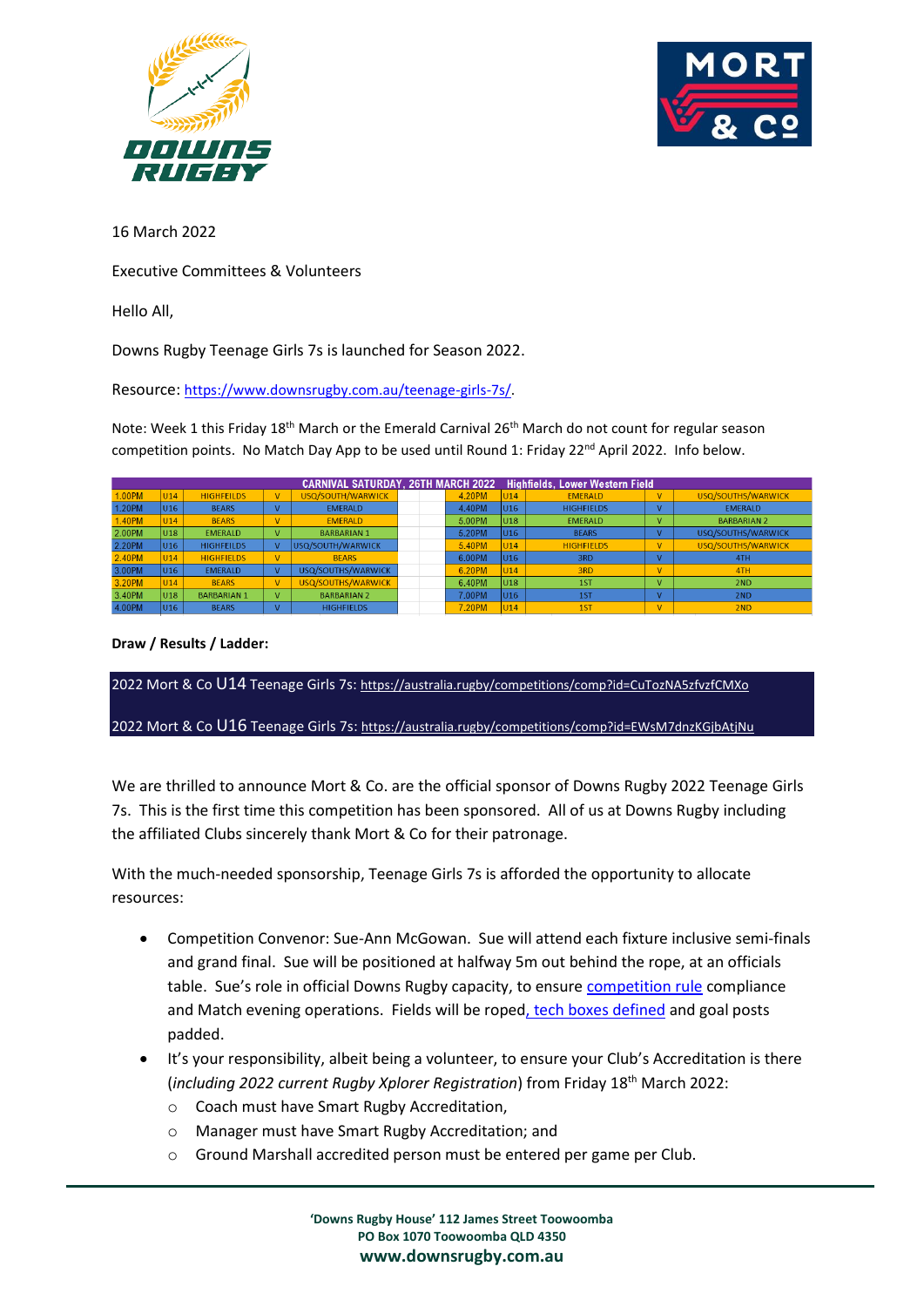



Rugby AU Match Day App results management is there from Round 1, Friday 22<sup>nd</sup> April.

Please take the time to view the [Rugby AU Education Videos](https://australia.rugby/participate/rugby-administration/club-administration/education-and-training) on Rugby Match Day App.

- Team Lists are to be entered by 10pm Thursdays on Rugby Match Day App from Thursday 21st April 2022.
	- In addition, Match Team Sheet triplicate booklets are currently being printed and will be distributed. *To be completed in the event that Match Day App is not working for a myriad of reasons and hand one (1) of the triplicate sheets to Sue-Ann McGowan (Competition Convenor).*

First Aid Attendants for Junior & Teenage Fixtures are appointed by Downs Rugby. On Tuesday or Wednesday each week we will advise appointments.

## **No match is to commence unless First Aid Attendant, Ground Marshal Attendant (in hi-vis vest) and Referee are in attendance. [View this document](https://www.downsrugby.com.au/wp-content/uploads/2022/03/Downs-Rugby-Ground-Marshal-Role-and-Responsibilities.pdf)**

**DDRRA Referee Appointments** will be communicated each Wednesday evening preceding the fixture. In the event where there is no referee or AR (Touch Judge) allocation: these are to be covered by the Clubs participating in the match. Referee or AR will be required to have Smart Rugby Accreditation and be 2022 Rugby Xplorer registration either as a Coach, Manager or Volunteer.

## **Ground Marshal rotation system – Regular Season & Semi Final Evening 2022**

*\*To be 2022 registered, and Rugby AU Ground Marshal accredited. Hi-Vis identifying vest to be worn.* **[View this document](https://www.downsrugby.com.au/wp-content/uploads/2022/03/Downs-Rugby-Ground-Marshal-Role-and-Responsibilities.pdf)**

| Friday 18 March:               | Gold Park, Upper                  |                                            |                        |  |  |  |
|--------------------------------|-----------------------------------|--------------------------------------------|------------------------|--|--|--|
|                                | $5:30-7:20 \text{pm}$             | <b>Souths</b>                              | 7:20-8:57pm USQ        |  |  |  |
| Saturday 26 March:             | Highfields, Lower Western Field   |                                            |                        |  |  |  |
|                                | 12:50pm-2.37pm Bears              |                                            | 2.37-4.17pm Emerald    |  |  |  |
|                                |                                   | 4.17pm-5.57pm USQ/South/Warwick            | 5.57-7.37pm Highfields |  |  |  |
| Friday 22 <sup>nd</sup> April: |                                   | Gold Park Upper 5:50-8:17pm Warwick        |                        |  |  |  |
|                                | Gold Park Lower 5:50-8:17pm Bears |                                            |                        |  |  |  |
| Friday 29 <sup>th</sup> April: |                                   | Highfields Main Field 5:50-7:37pm Redbacks |                        |  |  |  |
|                                |                                   | Highfields Far Eastern 5:50-7:17pm Bears   | Continued Over Page    |  |  |  |